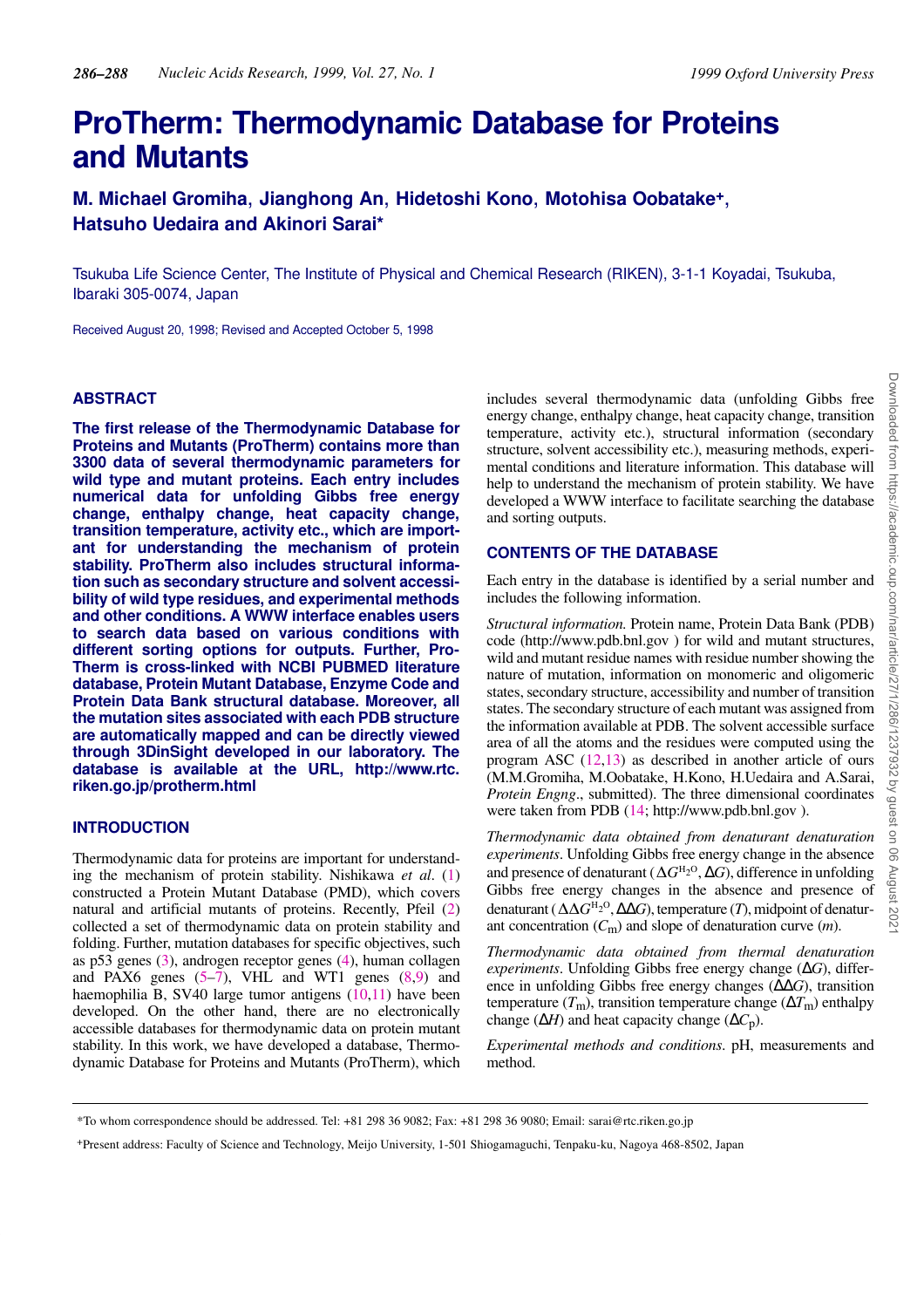| $\Leftrightarrow$<br>60<br><b>Buck</b><br>Forewell | 奇<br>ĒМ                                    | $\mathbb{Q}$<br>05<br>Fabrad | 문<br>嘀                                                                                   | э<br>N           |                                  |
|----------------------------------------------------|--------------------------------------------|------------------------------|------------------------------------------------------------------------------------------|------------------|----------------------------------|
|                                                    |                                            |                              | Location: http://www.rtc.rtken.go.jp/protherm_search.html                                |                  |                                  |
|                                                    |                                            |                              | Mail What's New? What's Cool? Destinations Net Search Welcome                            |                  |                                  |
|                                                    |                                            |                              | ProTherm: Thermodynamic Database for Proteins and Mutants                                |                  |                                  |
|                                                    |                                            |                              |                                                                                          |                  |                                  |
| Entry                                              |                                            |                              |                                                                                          |                  |                                  |
| Protein                                            |                                            |                              |                                                                                          |                  |                                  |
| Mutation                                           | Tel                                        |                              | Single Couble Moltiple Wild Type                                                         |                  |                                  |
| Sec.Structure                                      |                                            | Helix Sheet Turn Coll        |                                                                                          |                  |                                  |
| Accessibility                                      |                                            |                              | Any Churisd Partially Buried Report ASA                                                  | To               | ×                                |
| Measure<br>Method                                  |                                            |                              | Abanbance CD DSC Placeascents Chromatography HPLC<br>Themal GhillG Circa 0330/03H 04:3CN |                  |                                  |
| pH                                                 | Tr                                         |                              |                                                                                          |                  |                                  |
|                                                    |                                            |                              |                                                                                          |                  |                                  |
| dTm/Tm/T                                           | $T =$                                      | $Te$ 25<br>15                |                                                                                          |                  |                                  |
| <b>BAC/BIG BLO</b>                                 | 843                                        | Te                           |                                                                                          |                  |                                  |
| distance the                                       | 硏                                          | To                           |                                                                                          |                  |                                  |
| Keyword                                            |                                            |                              | $QR =$                                                                                   |                  |                                  |
| Author                                             |                                            |                              | OR =                                                                                     |                  |                                  |
| Year                                               | Since                                      | Until                        |                                                                                          |                  |                                  |
|                                                    |                                            |                              |                                                                                          |                  |                                  |
| Start Clear                                        |                                            |                              |                                                                                          |                  |                                  |
|                                                    |                                            |                              |                                                                                          |                  |                                  |
| $Z^{\prime}$ stal                                  |                                            |                              |                                                                                          |                  |                                  |
|                                                    |                                            |                              |                                                                                          |                  |                                  |
|                                                    |                                            |                              |                                                                                          |                  |                                  |
| Select Display Option                              |                                            |                              |                                                                                          |                  |                                  |
| <b>VENTRY</b>                                      | <b>YPROTHIN</b>                            |                              | ECNUMBER PMD NO                                                                          | <b>MPDB</b> will | PDB metast                       |
| MUTATION                                           | VECSIR                                     | <b>YASA</b>                  | STATE                                                                                    | <b>80 H2O</b>    | <b>Y680 H2O</b>                  |
| $-60$                                              | 266<br>200p                                | <b>YTTm</b><br>$v_{2}$ H     | Mm<br><b>MEASURE</b>                                                                     | 三根<br>METHOD     | <b>Little</b><br><b>ACTIVITY</b> |
| $\Box$ Cas                                         |                                            |                              | ACTIVITY Ka ACTIVITY Kan ACTIVITY K4 KEY WORDS YREFERENCE AUTHOR                         |                  |                                  |
| <b>REMARKS</b>                                     |                                            |                              |                                                                                          |                  |                                  |
| Soming By                                          | <b>STATIST</b>                             | 285 7/8                      | OFF                                                                                      |                  | OFF                              |
|                                                    |                                            |                              |                                                                                          |                  |                                  |
|                                                    | Start Clear to display hit list from No. 1 | to No. 30                    |                                                                                          |                  |                                  |
|                                                    |                                            |                              |                                                                                          |                  |                                  |
|                                                    |                                            |                              |                                                                                          |                  |                                  |

| <b>VENTRY</b>   | <b>VPROTHIN</b>                 | ECNIMBER PMDNO                                                   |         | <b>MFDB</b> wild | PDB metast      |  |
|-----------------|---------------------------------|------------------------------------------------------------------|---------|------------------|-----------------|--|
| <b>MULATION</b> | VECSIR                          | <b>YASA</b>                                                      | STATE   | <b>AG H2O</b>    | <b>V680 H2O</b> |  |
| $-60$           | $-483$                          | 47/1m                                                            | dTm     | 一根               | <b>Link</b>     |  |
| $-$ Cinc        | dCo <sup>1</sup>                | $V_2H$                                                           | MEASURE | METHOD           | <b>ACTIVITY</b> |  |
| <b>REMARKS</b>  |                                 | ACTIVITY Km ACTIVITY Kmt ACTIVITY K4 KEY WORDS YREFERENCE AUTHOR |         |                  |                 |  |
| Soming By       | <b>ATANTAT</b><br>$\Rightarrow$ | щ.<br>285 2.9                                                    | OFF     | ta.              | OFF             |  |

C

| Entry | <b>Protein</b>                         | PDB wild Mutation Sec.Str. ASA(%) ddG H2O T/Tm pH |                           |                         |               |         |            | <b>REFERENCE</b>                                          |
|-------|----------------------------------------|---------------------------------------------------|---------------------------|-------------------------|---------------|---------|------------|-----------------------------------------------------------|
|       | DIHYDROFOLATE<br>2435 REDUCTASE        | 1DY.                                              | $V75A$ $3$                |                         | 7.94          | 0.10    | 1500 780   | <b>BIOCHEMISTRY</b><br>28, 2083-2093<br>(1989)            |
|       | DIHYDROFOLATE 1DY.<br>2435 REDUCTASE   |                                                   | V.75C                     | $\mathbf{\overline{3}}$ | 7.94          | 0.10    |            | <b>DIOCHEMISTRY</b><br>15:00 7:80 28, 2083-2093<br>(1999) |
|       | 2437 DIHYDROFOLATH 1DVZ                |                                                   | V75S                      | s                       | 7.94          | 0.30    |            | <b>BIOGHEMISTRY</b><br>15:00 7:00 28:2083-2093<br>(1980)  |
|       | DIHYDROFOLATS 1DYZ<br>2438 REDUCTASE   |                                                   | <b>V75H</b>               | 文                       | 7.94          | $-200$  |            | BIOCHEMISTRY<br>1500 780 28, 2083-2093<br>(1980)          |
|       | DIHYDROFOLATE 1DY.<br>2439 REDUCTASE   |                                                   | <b>V75H</b>               | $\overline{\mathbf{3}}$ | 7.94          | $-1.30$ |            | BIOCHEMISTRY<br>15:00 6:50 28, 2083-2093<br>[1989]        |
| 2440  | DIHYDROFOLATE 1DY.<br><b>REDUCTASE</b> |                                                   | V75I                      | $\mathbf{S}$            | 7.94          | $-1.30$ |            | <b>BIOCHEMISTRY</b><br>1500 780 28, 2083-2093<br>(1989)   |
| 2441  | DIHYDROPOLATE 1DYJ<br>- REDUCTASE      |                                                   | <b>V75R</b>               | $\mathbf{g}$            | 7.94          | $-1.20$ | 15.00 7.80 | BIOCHEMISTRY<br>28, 2083 - 2093<br>[1989]                 |
|       | 2442 DIHYDROFOLATE 1DY.                |                                                   | <b>V75 Y</b>              | $\overline{\mathbf{x}}$ | 794           | $-1.30$ |            | <b>BIOCHEMISTRY</b><br>15.00 7.80 28 2083-2091<br>[1999]  |
| 2507  | <b>ALPHA</b><br><b>LACTALEUMN</b>      | <b>INEY</b>                                       | T291                      | H                       | 0.00          | 0.07    | 20.00 2.00 | PROTEINENC 8<br>1153-1101 (1995)                          |
| 2,508 | <b>ALPHA</b><br><b>LACTALBUMIN</b>     | <b>IHEY</b>                                       | A 30 T                    | H                       | 0.00          | $-0.14$ | 20.00 2.00 | PROTEINENC 8<br>1153-1141 (1995).                         |
| 2509  | <b>ALPHA</b><br><b>LACTALBUMIN</b>     | 1HFY                                              | A 301                     | и                       | 0.00          | 0.30    | 20.00 2.00 | <b>PROTEINENC 9</b><br>1153-1161 (1995)                   |
| 2511  | <b>ALPHA</b><br><b>LACTALBUMM</b>      | <b>INFY</b>                                       | A <sub>30LT</sub><br>33.1 | H.H                     | 0.00<br>13.27 | 0.66    | 20.00 2.00 | PROTEINEND 8<br>1153-1161 (1995)                          |
| 2510  | <b>ALPHA</b><br><b>LACTALBUMEN</b>     | 1HFY                                              | T331                      | H                       | 13.27         | 0.32    | 20 00 2 00 | <b>PROTEINENG 8</b><br>1153-1161 (1995)                   |
| 613   | ARC REPRESSOR                          | 1ARO                                              | L12A                      | $\mathbf{s}$            | 0.16          | $-2.70$ | 25.00 7.50 | NAT STRUCT BIO                                            |

*Functional information*. Enzyme activity, binding constants etc.

*Literature information*. Keywords, reference, authors and remarks.

# **DATABASE STATISTICS**

At present ProTherm contains 3317 entries from 61 different proteins (of which three dimensional structures are known for 57 proteins) with 2434 single and 353 double mutations. In terms of secondary structures, 1241 mutations are in helical segments, 789 in strand, 242 in turn and 846 in coil region. According to solvent accessibility, 1317 mutations are at buried, 918 mutations are at partially buried and 826 are at exposed regions. A majority of data are obtained by circular dichroism, CD (1709), followed by fluorescence, Fl (1052) and differential scanning calorimetry, DSC (489). Further, 1628 data are obtained with thermal denaturation, and 1094 and 573 data from GdnHCl and Urea denaturation, respectively.

## **ACCESS TO ProTherm**

ProTherm can be directly accessed through the World Wide Web at http://www.rtc.riken.go.jp/protherm.html . Various search options are available in the interface, as shown in Figure 1, and briefly explained below.

(i) Retrieving data for a particular protein.

(ii) Specifying the type of mutation as single, double, multiple or wild type. Further, specifying any wild type residue and/or mutant residue is possible.

(iii) Specifying secondary structures having mutations, helix  $(H)$ , strand  $(S)$ , turn  $(T)$  and coil  $(C)$ .

(iv) Searching data based on solvent accessibility and solvent accessible surface area (ASA; in % or  $\AA$ <sup>2</sup>) of relevant residue. The mutations are classified into buried (ASA < 20%), partially buried  $(20\% \leq ASA \leq 50\%)$  and exposed  $(ASA > 50\%).$ 

(v) Extracting data for a particular measurement (CD, DSC, Fl etc.) and a specific method (Thermal, GdnHCl, Urea etc.).

(vi) Limiting data for a particular range of *T*,  $T_{\text{m}}$ ,  $\Delta T_{\text{m}}$ ,  $\Delta G$ ,  $\Delta\Delta G$ ,  $\Delta G^{H_2O}$ ,  $\Delta\Delta G^{H_2O}$ ,  $\Delta H$ ,  $\Delta C_p$  and pH.

(vii) Extracting data with authors, publication year and key words.

(viii) Specifying output format by selecting various output items and by sorting with publication year, wild type residue, mutant residue, residue number, secondary structure, accessibility, pH, *T*, *T*<sub>m</sub>,  $\Delta T$ <sub>m</sub>,  $\Delta H$ ,  $\Delta G$ ,  $\Delta \Delta G$ , *m*,  $C$ <sub>m</sub>,  $\Delta G$ <sup>H<sub>2</sub>O</sub> and  $\Delta \Delta G$ <sup>H<sub>2</sub>O</sup>.</sup>

Detailed tutorials describing the usage of the present ProTherm are available at the home page. As an example, the necessary items to be filled or selected to search data for mutations in buried regions by urea denaturation and CD measurement at

**Figure 1.** An example of searching conditions, display and sorting options, and results of ProTherm. ( **a**) Main menu for the search options of ProTherm. In this example, items, buried (accessibility), CD (measure), urea (method) are selected from the menu and  $T(\Delta T_{\rm m}/T_{\rm m}/T)$  is specified by filling the boxes for the values from 15 to  $25^{\circ}$ C. (b) Display and sorting options of ProTherm. In this example, entry, protein, PDB wild, mutation, secondary structure, ASA, ∆∆ *G* H 2 O, *T*, pH and reference are selected for the output. *T* and residue number are chosen for sorting the results in the order of priority. ( **c**) A part of the results obtained from ProTherm.